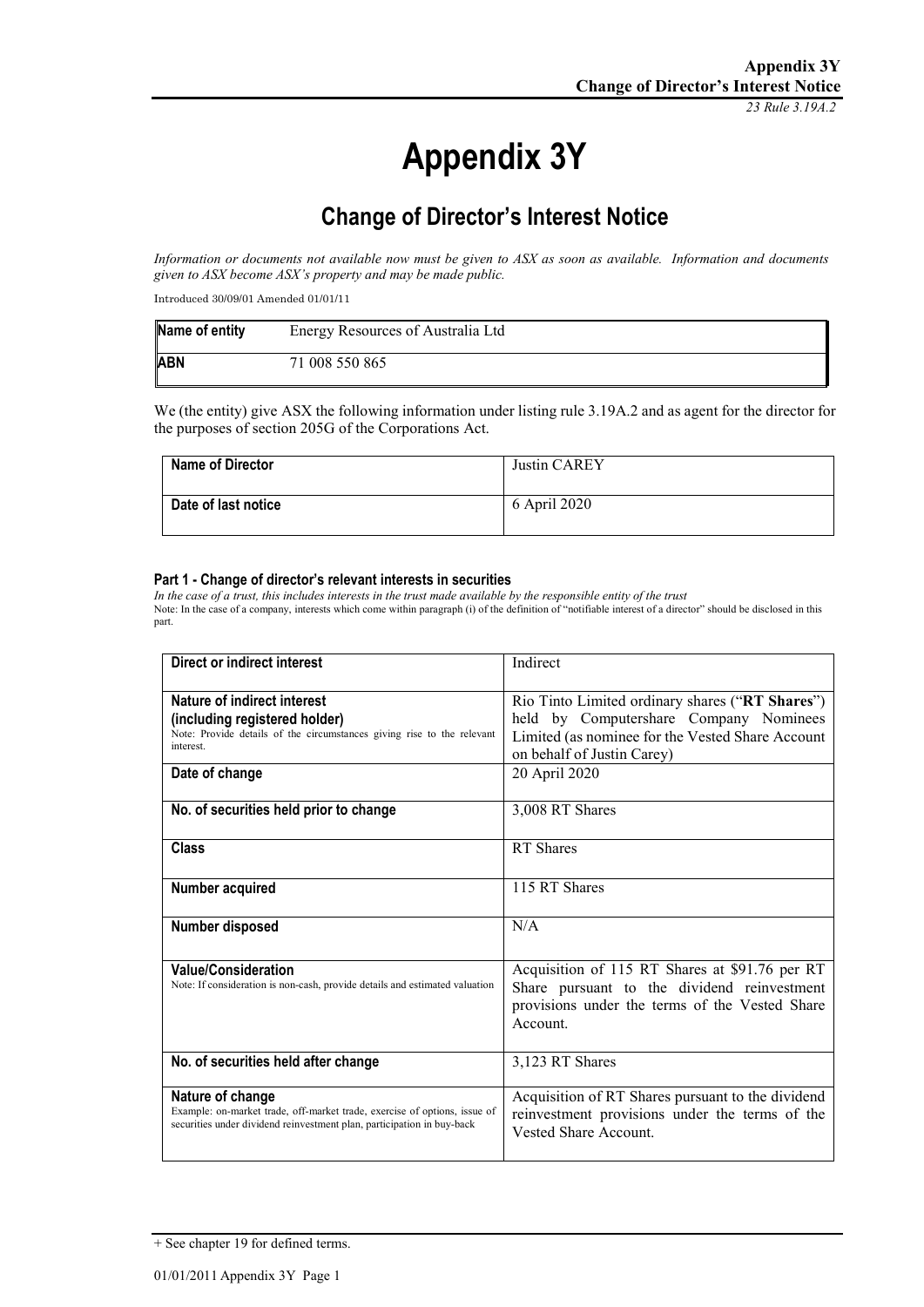| Direct or indirect interest                                                                                                                                             | Indirect                                                                                                                                                                                                                                                                                                                                        |
|-------------------------------------------------------------------------------------------------------------------------------------------------------------------------|-------------------------------------------------------------------------------------------------------------------------------------------------------------------------------------------------------------------------------------------------------------------------------------------------------------------------------------------------|
| <b>Nature of indirect interest</b><br>(including registered holder)<br>Note: Provide details of the circumstances giving rise to the relevant<br>interest.              | Indirect interest in RT Shares acquired under<br>myShare, the Rio Tinto Limited Global Employee<br>Share Plan ("myShare"), held by Computershare<br>Trustees (Jersey) Limited on behalf of Mr Carey,<br>and a conditional right to additional matching RT<br>Shares ("Matching RT Share Rights")                                                |
| Date of change                                                                                                                                                          | 20 April 2020                                                                                                                                                                                                                                                                                                                                   |
| No. of securities held prior to change                                                                                                                                  | 40 RT Shares<br>40 Matching RT Share Rights                                                                                                                                                                                                                                                                                                     |
| <b>Class</b>                                                                                                                                                            | RT Shares and Matching RT Share Rights                                                                                                                                                                                                                                                                                                          |
| Number acquired                                                                                                                                                         | 15 RT Shares<br>13 Matching RT Share Rights                                                                                                                                                                                                                                                                                                     |
| Number disposed                                                                                                                                                         | N/A                                                                                                                                                                                                                                                                                                                                             |
| <b>Value/Consideration</b><br>Note: If consideration is non-cash, provide details and estimated valuation                                                               | Purchase of 13 RT Shares at \$91.76 per RT<br>$\bullet$<br>Share under the terms of myShare<br>Grant of 13 Matching RT Share Rights under<br>$\bullet$<br>the terms of myShare at no cost<br>Acquisition of 2 RT Shares at \$91.76 per RT<br>$\bullet$<br>Share pursuant to the dividend reinvestment<br>provisions under the terms of myShare. |
| No. of securities held after change                                                                                                                                     | 55 RT Shares<br>53 Matching RT Share Rights                                                                                                                                                                                                                                                                                                     |
| Nature of change<br>Example: on-market trade, off-market trade, exercise of options, issue of<br>securities under dividend reinvestment plan, participation in buy-back | Acquisition of RT Shares under the terms of<br>$\bullet$<br>myShare<br>Grant of Matching RT Share Rights under the<br>$\bullet$<br>terms of myShare<br>Acquisition of RT Shares pursuant to the<br>$\bullet$<br>dividend reinvestment provisions under the<br>terms of myShare.                                                                 |

\* In accordance with the rules of myShare, upon vesting Mr Carey may receive additional RT Shares in lieu of dividends that would have been paid to him in the period from grant on the base number of RT Shares, the subject of the Rights that vest.

| Direct or indirect interest                                                                                                                                           | Direct                                                                                                                                                                                                               |
|-----------------------------------------------------------------------------------------------------------------------------------------------------------------------|----------------------------------------------------------------------------------------------------------------------------------------------------------------------------------------------------------------------|
| Nature of indirect interest<br>(including registered holder)<br>Note: Provide details of the circumstances giving rise to the relevant<br>interest.<br>Date of change | N/A<br>N/A                                                                                                                                                                                                           |
| No. of securities held prior to change                                                                                                                                | 3,642 rights ("Rights")* to be granted Rio Tinto<br>Limited ordinary shares ("RT Shares") under the<br>Rio Tinto 2018 Equity Incentive Program ("EIP"),<br>being 3,642 Rights as Management Share Awards<br>("MSAs") |
| <b>Class</b>                                                                                                                                                          | MSAs under the EIP                                                                                                                                                                                                   |
| Number acquired                                                                                                                                                       | N/A                                                                                                                                                                                                                  |
| Number disposed                                                                                                                                                       | N/A                                                                                                                                                                                                                  |
| <b>Value/Consideration</b><br>Note: If consideration is non-cash, provide details and estimated valuation                                                             | N/A                                                                                                                                                                                                                  |

<sup>+</sup> See chapter 19 for defined terms.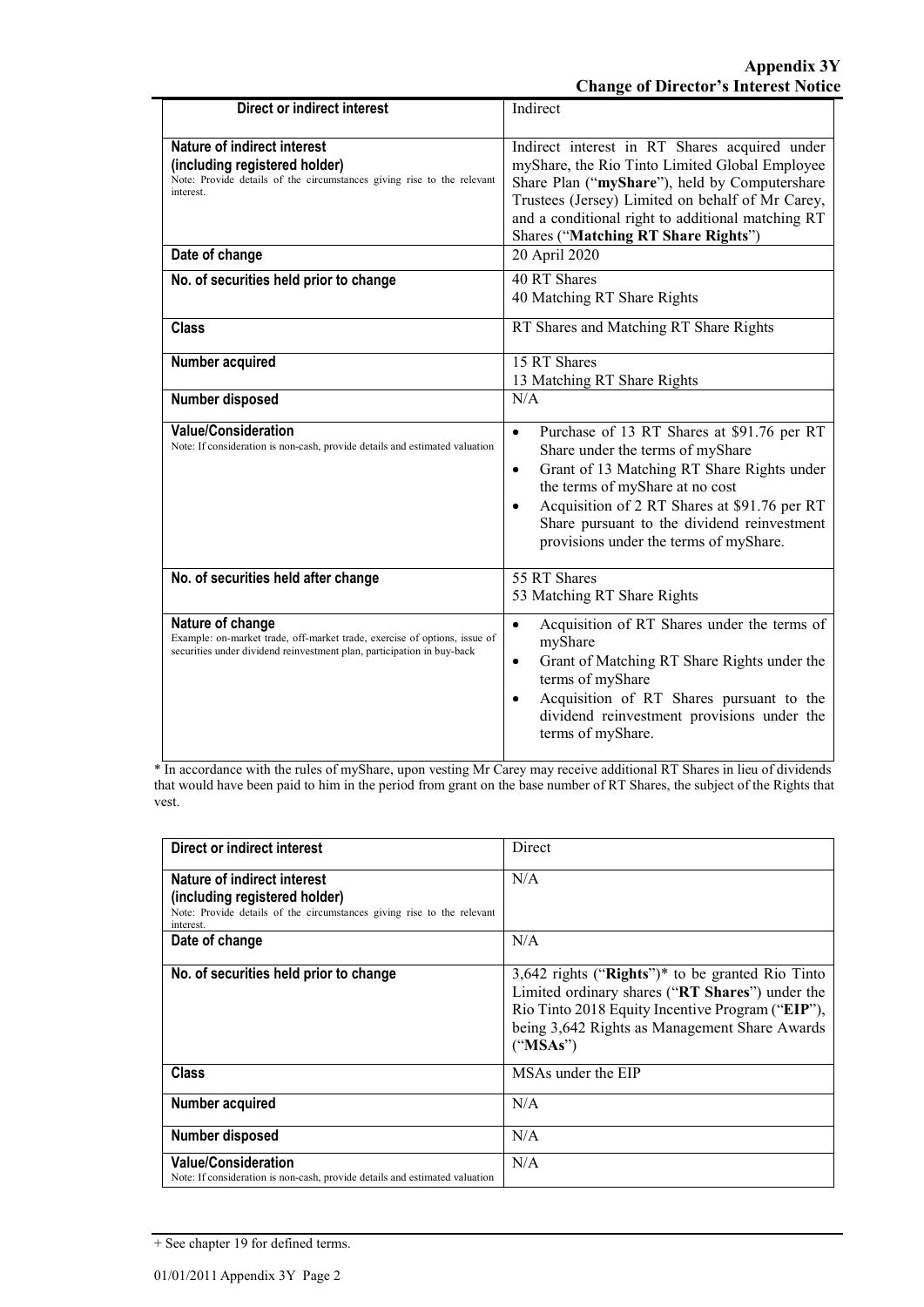| No. of securities held after change                                                                                                                                     | 3,642 Rights, being 3,642 MSAs |
|-------------------------------------------------------------------------------------------------------------------------------------------------------------------------|--------------------------------|
| Nature of change<br>Example: on-market trade, off-market trade, exercise of options, issue of<br>securities under dividend reinvestment plan, participation in buy-back | N/A                            |

\* In accordance with the rules of the EIP, upon vesting Mr Carey may receive additional RT Shares in lieu of dividends that would have been paid to him in the period from grant on the base number of RT Shares, the subject of the Rights that vest.

| Direct or indirect interest                                                                                                                                             | Direct           |
|-------------------------------------------------------------------------------------------------------------------------------------------------------------------------|------------------|
| Nature of indirect interest<br>(including registered holder)<br>Note: Provide details of the circumstances giving rise to the relevant<br>interest.                     | N/A              |
| Date of change                                                                                                                                                          | N/A              |
| No. of securities held prior to change                                                                                                                                  | 3,232 RT Shares  |
| Class                                                                                                                                                                   | <b>RT</b> Shares |
| Number acquired                                                                                                                                                         | N/A              |
| Number disposed                                                                                                                                                         | N/A              |
| <b>Value/Consideration</b><br>Note: If consideration is non-cash, provide details and estimated valuation                                                               | N/A              |
| No. of securities held after change                                                                                                                                     | 3,232 RT Shares  |
| Nature of change<br>Example: on-market trade, off-market trade, exercise of options, issue of<br>securities under dividend reinvestment plan, participation in buy-back | N/A              |

### **Part 2 – Change of director's interests in contracts**

Note: In the case of a company, interests which come within paragraph (ii) of the definition of "notifiable interest of a director" should be disclosed in this

| part.                                                                                                                                                                       |     |
|-----------------------------------------------------------------------------------------------------------------------------------------------------------------------------|-----|
| <b>Detail of contract</b>                                                                                                                                                   | N/A |
| <b>Nature of interest</b>                                                                                                                                                   | N/A |
| Name of registered holder<br>(if issued securities)                                                                                                                         | N/A |
| Date of change                                                                                                                                                              | N/A |
| No. and class of securities to which interest<br>related prior to change<br>Note: Details are only required for a contract in relation to which the<br>interest has changed | N/A |
| Interest acquired                                                                                                                                                           | N/A |
| Interest disposed                                                                                                                                                           | N/A |
| <b>Value/Consideration</b><br>Note: If consideration is non-cash, provide details and an estimated<br>valuation                                                             | N/A |
| Interest after change                                                                                                                                                       | N/A |

## **Part 3 –** +**Closed period**

<sup>+</sup> See chapter 19 for defined terms.